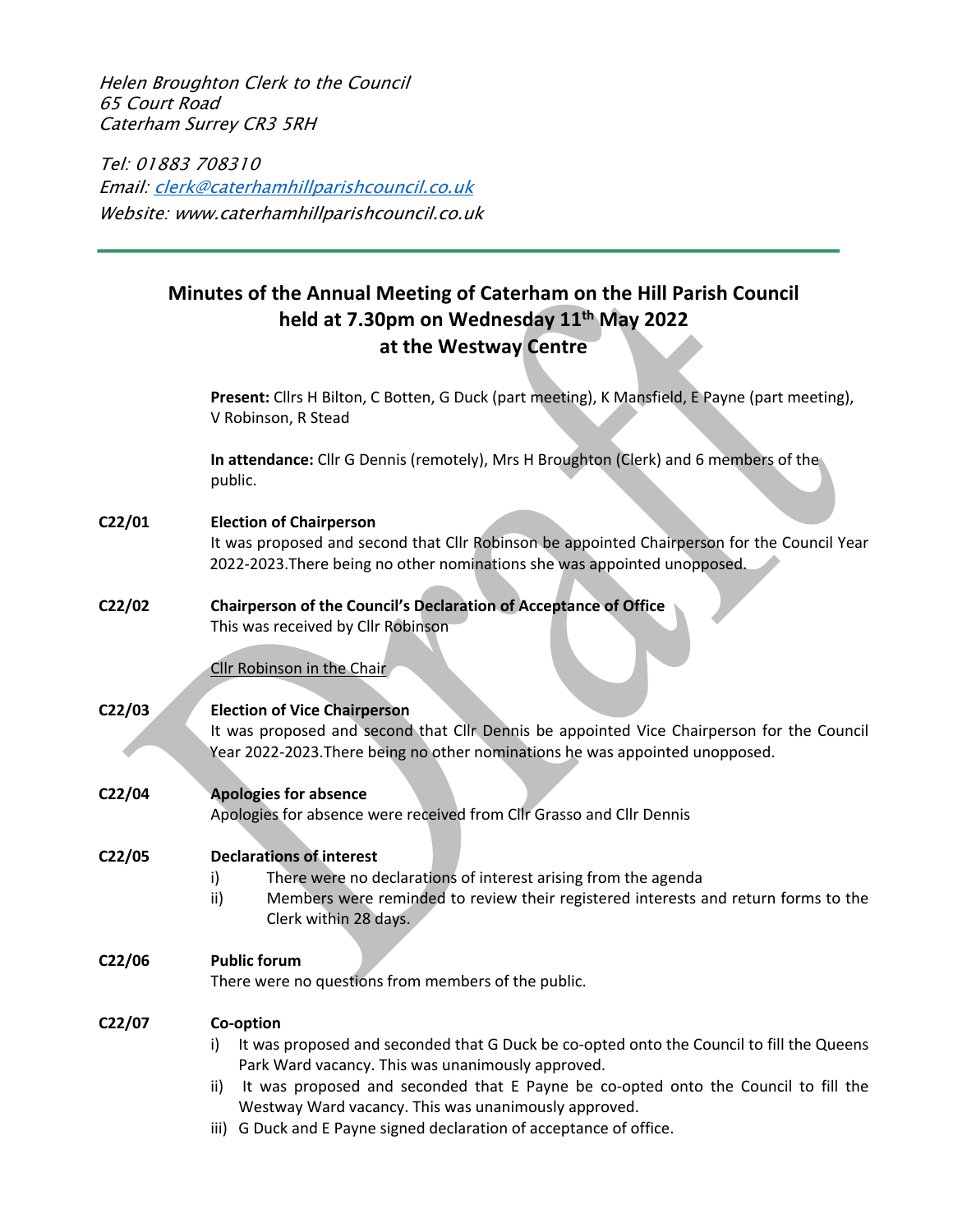#### Cllr Duck and Cllr Payne joined the meeting

#### **C22/08 Committee appointments**

- i) It was agreed not to create or dissolve Committees.
- ii) The following appointments were made to committees: **Finance and General Purposes** – *Cllrs Botten, Grasso, Mansfield, Payne, Stead* **Projects** – *Cllrs Grasso, Mansfield, Robinson, Payne, Stead* **Planning** – *Cllrs Bilton, Botten, Dennis, Duck, Robinson* **Environment** – *Cllrs Bilton, Dennis, Grasso, Payne, Stead* **Caterham, Chaldon and Whyteleafe Neighbourhod Plan Implementation Group** (CCWNPIG) - *Cllrs Bilton, Botten, Duck* Personnel - *Chairs of Committees*

#### **C22/09 Council Working Groups**

- i) It was agreed not to create or dissolve Council Working Groups
- ii) It was agreed that Cllr Mansfield Chair the Family Fun Day Working Group. All councillors were invited to join Working Groups.

#### **C22/10 Appointments to Outside Bodies of the Council**

- i) It was agreed not to increase or reduce the number of appointments to Council outside bodies.
- ii) It was agreed that Cllr Stead be appointed as the PC representative to the Caterham Community Association.

#### **C22/11 Minutes**

- i) It was agreed that the Chair sign the minutes of the Council meeting held on  $9<sup>th</sup>$  March 2022 as a true record.
- ii) Members noted the following committee minutes:
	- a) CCWNPIG Joint Committee held on 1<sup>st</sup> March 2022
	- b) Finance and General Purposes Committee meeting held on 13<sup>th</sup> April
	- c) Projects Committee meeting held on 13<sup>th</sup> April 2022
	- d) Environment Committee meeting held on 29th April 2022
	- e) Planning Committee meeting held on 29<sup>th</sup> April 2022

## **C22/12 Finance & General Purposes**

It was agreed to approve the schedule of payments *as follows:*

| <b>Name</b>                    | Description                 | Amount (inc vat) |
|--------------------------------|-----------------------------|------------------|
| <b>Surrey Hills Solicitors</b> | Advising on joint committee | 210.00           |
| <b>Computer Solutions</b>      | <b>IT</b> support           | 27.20            |
| Caterham Ex Service Men's Club | Room Hire (cash)            | 30.00            |
| Ebay                           | Flags                       | 121.05           |
| Waitrose                       | Stationery                  | 29.34            |
| Microsoft                      | MS365                       | 541.44           |
| Zoom                           | Annual fee                  | 143.88           |
| Ebay                           | <b>Bunting</b>              | 30.30            |
| Ebay                           | Cable ties                  | 16.66            |
|                                |                             |                  |

#### *For approval and regular / statutory*

| <b>Name</b> | Description       | Amount (inc vat) |
|-------------|-------------------|------------------|
| <b>SLCC</b> | Annual membership | 294.00           |
| Staff costs |                   | 2282.19          |